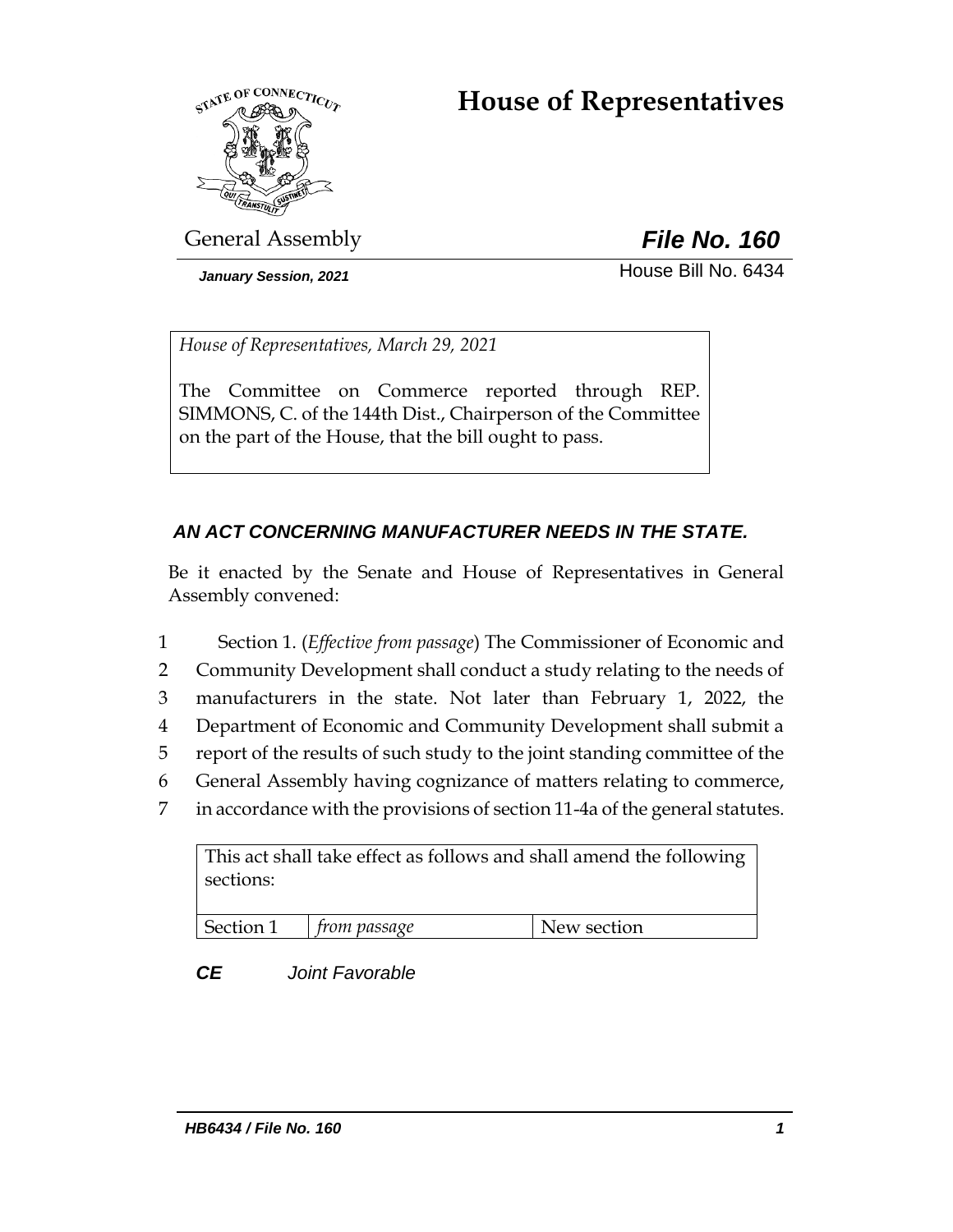*The following Fiscal Impact Statement and Bill Analysis are prepared for the benefit of the members of the General Assembly, solely for purposes of information, summarization and explanation and do not represent the intent of the General Assembly or either chamber thereof for any purpose. In general, fiscal impacts are based upon a variety of informational sources, including the analyst's professional knowledge. Whenever applicable, agency data is consulted as part of the analysis, however final products do not necessarily reflect an assessment from any specific department.*

### *OFA Fiscal Note*

*State Impact:* None

*Municipal Impact:* None

#### *Explanation*

Requiring the Commissioner of Economic and Community Development to study the needs of manufacturers in the state has no fiscal impact, as it is within the purview of the agency.

*The Out Years*

*State Impact:* None

*Municipal Impact:* None